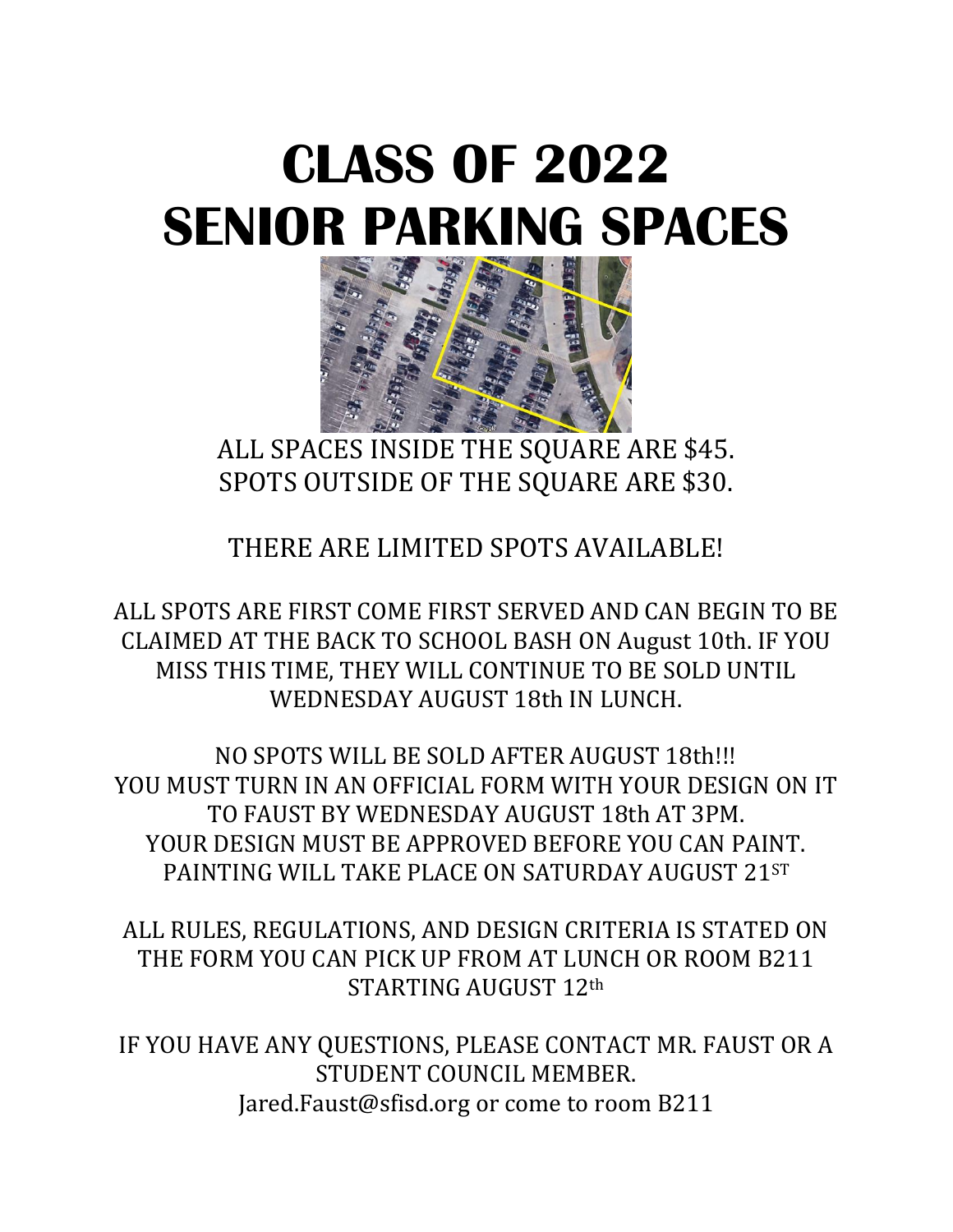#### **Painted Parking Spots - Seniors Only - Class of 2022 Requirements to paint your parking spot:**

- Students must purchase their own paint and supplies and be able to paint spot on assigned days.
- The painting date is **August 21st** .
- Design Request-This design sheet must be laid out in detail (color does not need to be displayed) and must represent exactly what will be painted on your parking space in order for your design to be accepted. The deadline to submit drawings to Mr. Faust by AUGUST 18th at 3:00PM OR you will not be able to complete your space. (Senior Parking Spot Design Request form located on this document.)
- The parking lot spot is yours (not to be shared with friends) Monday Friday 6:30AM to 3:00PM
- Spots may be chosen at time of purchase on Tuesday August  $10<sup>th</sup>$  at BACK TO SCHOOL BASH. This is a first come first serve opportunity for students to choose their spot. Spots will continue to be sold at lunch until WEDNESDAY AUGUST 18th.
- Spots may be paid for and NOT decorated. However, students who would like to do this must still turn in a Design Request and state that they will not be decorating their spot in order to maintain their spot.
- You must at least put your name or a symbol on it so other students know it is taken and will not park there.

#### **When someone parks in your spot:**

• Report to the Student Center. They have a form for you to fill out and turn in. The issue will then be handled by Administration.

#### **Materials needed:**

- Latex paint- Exterior- Water Based (Home Depot, Sherwin-Williams, Lowe's) \*No oilbased paints \*No reflective paints \*No spray paint
- Brushes, rollers or sponge to apply paint (nothing else permitted)
- Masking tape to mark off 2-inch border from white lines
- Stool or towel to sit on
- Chalk to sketch design
- Broom to sweep spot
- Plastic drop cloth to put under paint cans
- Plastic containers for water, paint and brushes
- Sunscreen, hats, sunglasses, water, snacks

#### **Design Criteria:**

- No offensive language or gang symbols
- No double meanings
- Must be school-appropriate
- Design must be pre-approved by committee
- Stick to original design or it gets painted black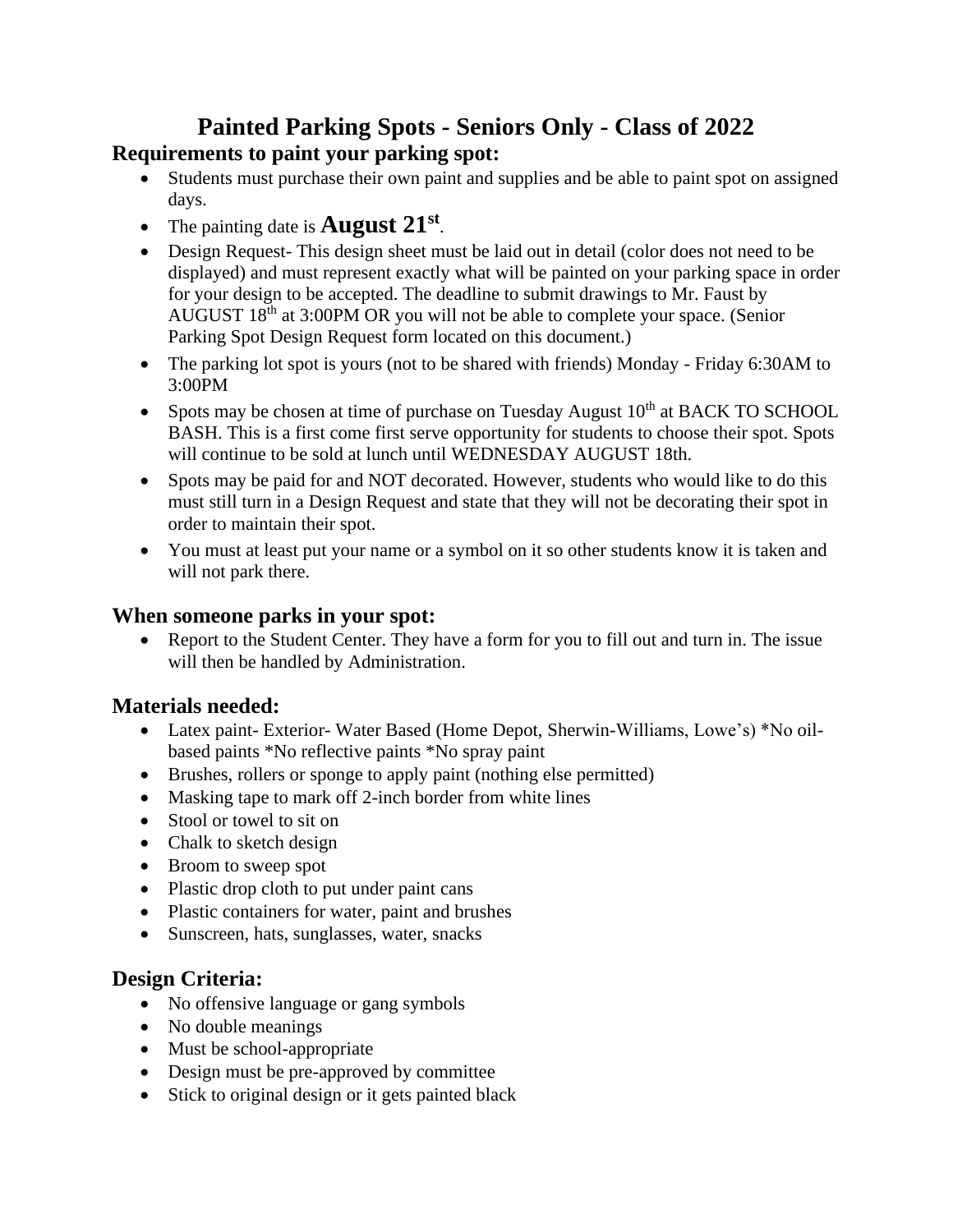#### **Painting Tips:**

- Tape the edges of your spot with a 2-inch margin before painting.
- Do not paint on the white lines or parking lot curbs.
- Sweep the dirt and pebbles off the spot.
- Use chalk to draw out your sketch.
- Start painting at the front of your spot out to the end (front bumper to back bumper) others working beside you and you cannot step on their spot.
- Consider make a stencil ahead of time for lettering or detailed images to save a lot of time.
- Bring extra plastic containers (no glass) for water and brushes.
- Bring a drop cloth or plastic sheeting to put under paint cans. NO paint is permitted outside your spot.
- Limit your paint palette as the quarts of paint are expensive or share colors with a friend.
- It will take 2 quarts of paint to cover the spot if you are using a solid color.
- Your family may already have leftover exterior house paint at home that you can use. Open paint can at home and check to see if it is still usable before the paint date.

## **-KEEP THIS PAPER FOR REMINDERS!**

#### **End of the Year Cleanup:**

• Every Senior who buys a spot must clean the paint off their spot or paint over it before they can qualify for graduation. Spots will be checked for cleanliness during the Senior Checkout process. More information will be made available throughout the year about ways to clean your spot.